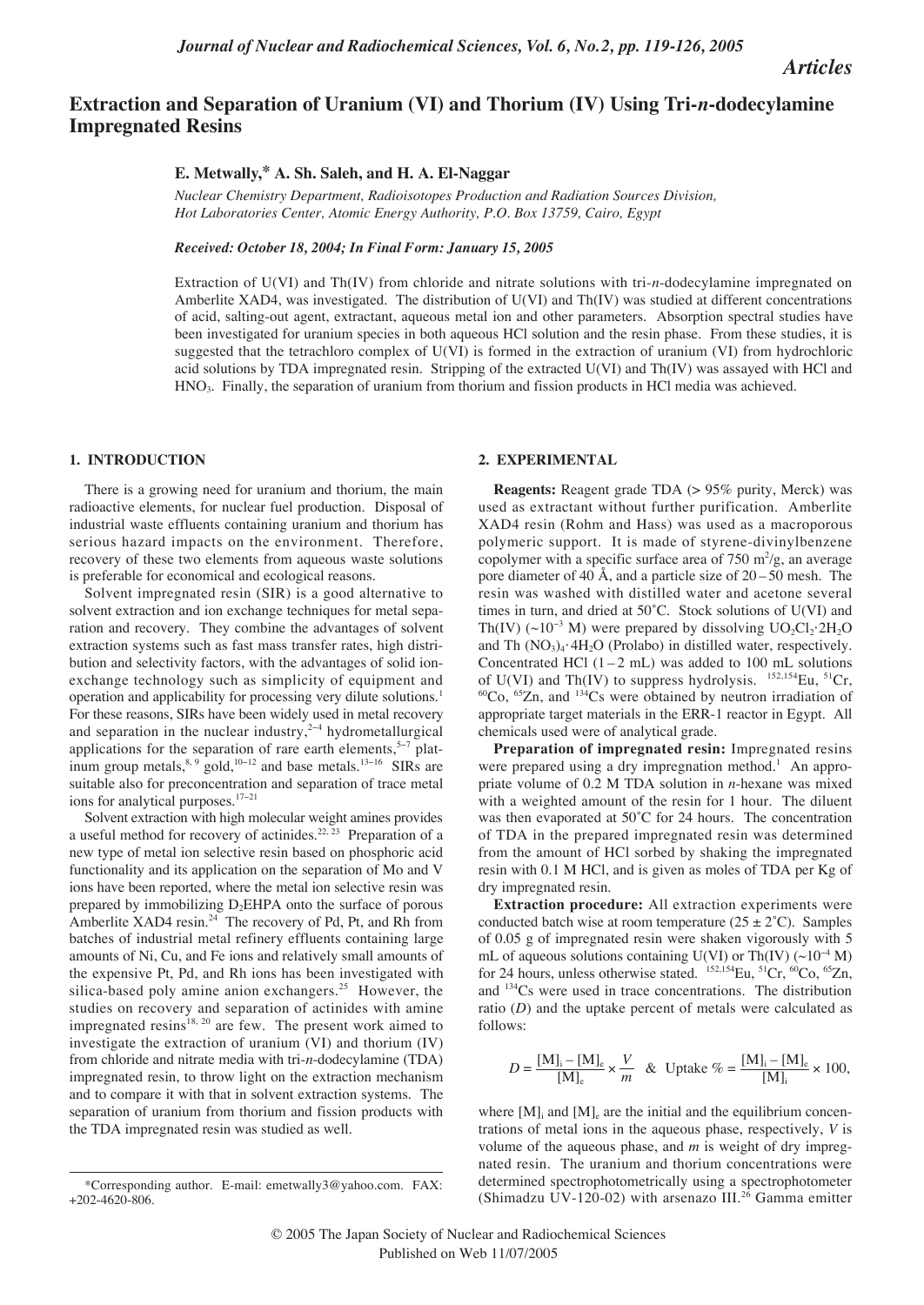radioisotopes were controlled using hyper pure germanium detector connected to a multichannel analyzer (Canberra Genie 2000). The extracted uranium amine complexes were eluted from metal-loaded impregnated resins by shaking with benzene for 24 hours. The absorption spectra of these benzene solutions and the corresponding aqueous phases were obtained by a spectrophotometer (Shimadzu UV-160 A).

#### **3. RESULTS AND DISCUSSION**

**3.1. Extraction of uranium from chloride media.** The effect of contact time on sorption of U(VI) from 6 M HCl solution with TDA-impregnated resin is shown in Figure 1. The uranium uptake percent increases with increasing contact time till equilibrium is reached after 24 hours. The extraction of  $10^{-4}$  M UO<sub>2</sub><sup>2+</sup> solution with TDA-impregnated resin was examined at different HCl concentrations. The results indicate that



Figure 1. Effect of contact time on sorption of U(VI) from 6 M HCl with TDA-impregnated resin;  $[TDA]_{(r)}$ : in the unit of mol/kg.



**Figure 2.** Extraction of U(VI) from HCl and LiCl solutions by TDAimpregnated resin ( $\blacksquare$ : in presence of HCl only,  $\lozenge$ : in presence of 0.1 M HCl and LiCl),  $[TDA]_{(r)} = 0.96$  mol/kg-sorbent.

U(VI) extraction increases with increasing acidity and becomes quantitative at 7 M HCl. The data are shown in Figure 2. These results are in agreement with those obtained for the solvent extraction of U(VI) from HCl solution with high molecular weight amines dissolved in organic solvents.<sup>27–31</sup> The results for the extraction of U(VI) from solutions containing 0.1 M HCl and lithium chloride at various concentrations are also presented in Figure 2. As LiCl concentration increases, the uptake percent of U(VI) increases. This probably implies that the controlling factor for the extraction process is the chloride ion concentration. Thus, it may be assumed that the increase in U(VI) extraction arises from the effect of chloride ion in the aqueous phase or from the formation of an extractable uranylchloro complex. Hence, it is possible to describe the present extraction reaction in the same way as reported for the solvent extraction of uranium in U(VI)-HCl-R<sub>3</sub>N systems.<sup>27, 28</sup>

$$
UO_2Cl_2 + mR_3NH^+Cl^-_{(r)} \xrightarrow{\longrightarrow} (R_3NH)_m UO_2Cl_{2+m(r)}, \quad (1)
$$

where the subscript (r) denotes the resin phase.

The effect of hydrochloric acid concentration on sorption of U(VI) was studied at constant chloride ion concentration. The total chloride ion concentration was kept constant using lithium chloride. As shown in Figure 3, at low aqueous acidities, the uranium distribution ratio increases with increasing HCl concentration. At high aqueous acidities, the distribution ratio becomes approximately constant. This behavior has not been reported before for the extraction of actinides by amines. A possible explanation for this behavior may be as follows: at low aqueous acidities, the replacement of hydrogen ion by lithium ion results in a decrease in the distribution ratio because Li+ ion has a lower hydration affinity than H+ ion and consequently Li+ ion has a lower salting-out effect than H+ ion. At high aqueous acidities, the extraction of excess HCl which is a little from aqueous acid concentrations below  $2 M^{23}$ becomes more pronounced. The competition between excess HCl and uranium for association with amine results in a decrease of the uranium distribution ratio. This decrease is compensated by the higher effect of the hydrogen ion.

The uranium distribution ratio, determined as a function of amine concentration in the resin phase, is presented in Figure



**Figure 3.** Effect of HCl concentration on sorption of U(VI) at constant chloride ion concentration;  $[TDA]_{(r)} = 1.05$  mol/kg-sorbent.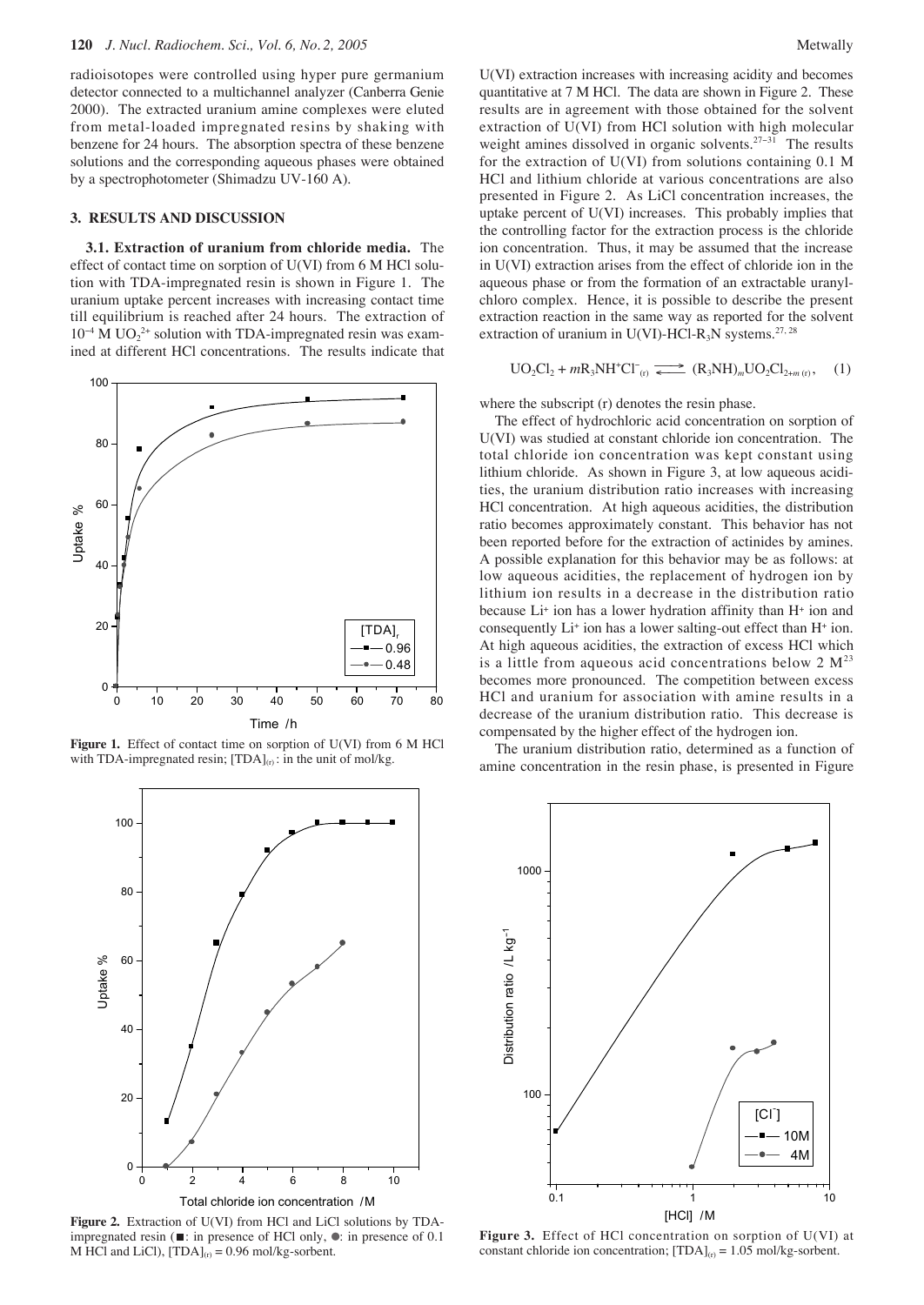4, where uranium distribution ratio increases slightly with amine concentration then it decreases at high amine concentrations. Blocking of resin pores by amine molecules and extracted metal complexes may be the reason for such behavior. $8, 32$  The uranium concentration of the resin phase is determined as a function of initial aqueous uranium concentration at 7 M HCl. The data shown in Figure 5 represents a typical Langmiur isotherm. The U(VI) concentration of the resin phase approaches a limiting value of  $\sim 0.04$  mol/kg. According to eq 1 the uranium to amine loading ratio was



**Figure 4.** Effect of TDA concentration on extraction of U(VI) from HCl solutions.



**Figure 5.** Effect of initial aqueous  $UO_2^{2-}$  concentration on amount of  $UO_2^{2-}$  sorbed from HCl solution by TDA-impregnated resin; [HCl] = 7 M,  $[TDA]_{(r)}$ : in the unit of mol/kg-sorbent.

expected to amount of 1/*m*. However, the ratio was found to be much smaller than any reasonable value for 1/*m*. This suggests that some of the amine molecules within the sorbent are unavailable and do not participate in the sorption reaction owing to steric hinderance or an occlusion.<sup>8, 32</sup>

**Adsorption Spectral Studies:** The absorption spectra of aqueous uranyl chloride solutions (0.015 M) containing hydrochloric acid at various concentration are presented in Figure 6a. The corresponding spectra of uranium species eluted from impregnated resin (preloaded with uranium) using benzene are presented in Figure 6b. For the spectra of aqueous uranyl chloride solutions, the following results were observed: In 1 M HCl, a band center at 415 nm is exhibited due to the uranyl ion  $UO_2^{2+}$ ,<sup>33</sup> while in 5 M HCl, this absorption shifts to longer wavelength due to the formation of the species  $UO<sub>2</sub>Cl<sup>+</sup>$ and  $UO<sub>2</sub>Cl<sub>2</sub>$ <sup>33</sup> and is accompanied by the characteristic absorption peaks at 402, 428, 441, 460, 467, and 492 nm, which probably arise from the presence of the complex ion  $UO_2Cl_4^{2-34,35}$ For solutions up to 9 M HCl, these peaks show a progressive increase in intensity, which indicates that  $UO_2Cl_4^2$  complex becomes more predominant. In contrast, the spectra of the organic solutions show largely the adsorption peaks characteristic to the  $UO_2Cl_4^2$  complex, even though the spectrum of the aqueous solution at low HCl concentration does not indicate the presence of  $UO_2Cl_4^{2-}$  complex ion. This indicates that the extracted species is the six-coordinated uranium complex ion  $UO_2Cl_4^{2-}$  and the value of *m* in eq 1 equals 2. Hence, the extraction reaction may be written as follows:

$$
UO_2Cl_2 + 2 R_3NH^+Cl^-_{(r)} \xrightarrow{\longrightarrow} (R_3NH)_2 UO_2Cl_{4(r)} \qquad (2)
$$

**3.2. Extraction of uranium from nitrate media.** Extraction of U(VI) from aqueous solutions containing various concentrations of nitric acid with TDA-impregnated resin is shown in



**Figure 6a.** Absorption spectra of aqueous uranyl chloride solutions (0.015 M) in the presence of HCL acid at different concentrations; numerals on curves are initial aqueous HCl concentrations (M).



**Figure 6b.** Absorption spectra of benzene solutions of uranium species extracted at different HCl concentrations; numerals on curves are initial aqueous HCl concentrations (M),  $[TDA]_{(r)} = 1.05$  mol/kg.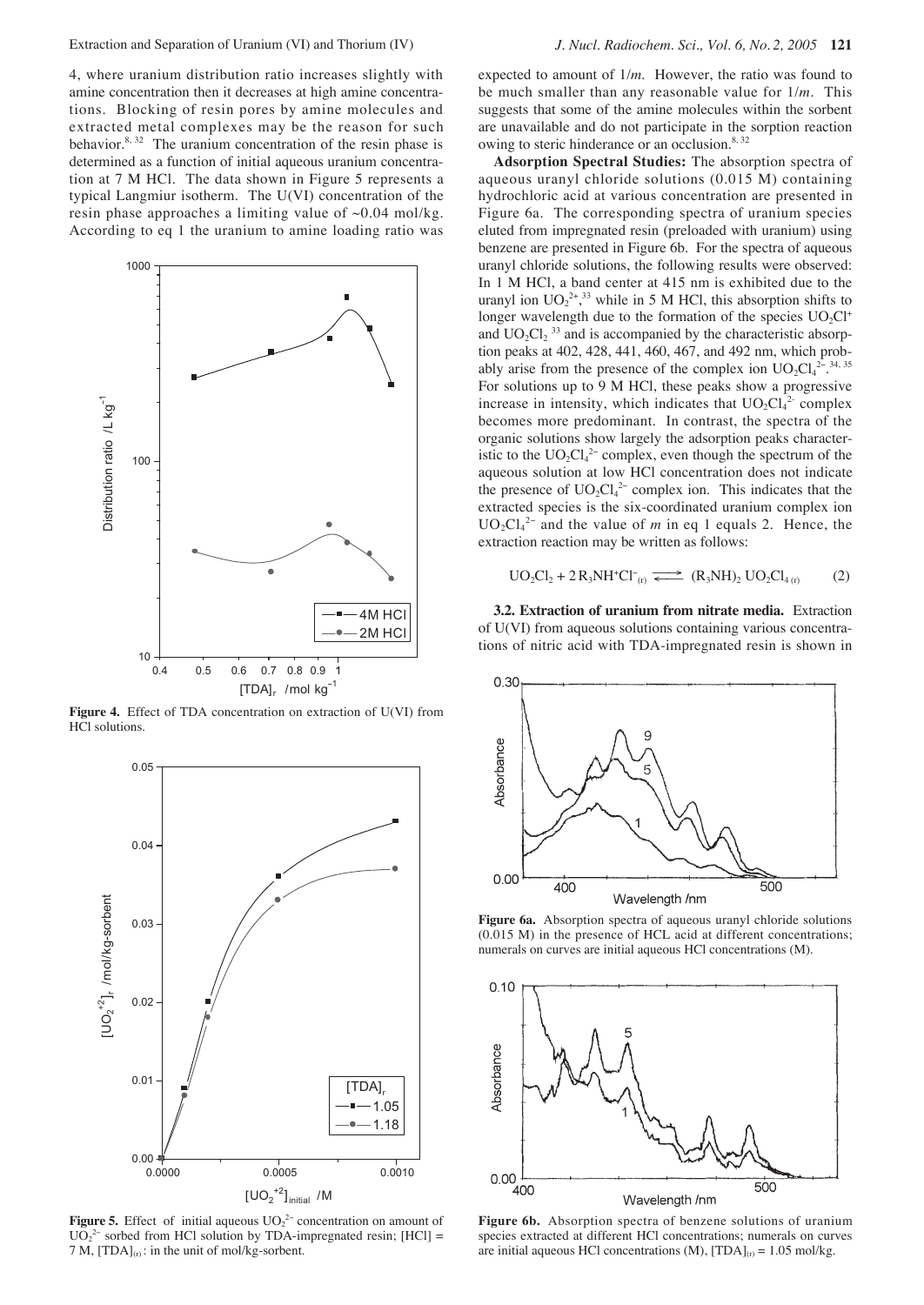Figure 7. The uptake percent of uranium increases with increasing initial aqueous  $HNO<sub>3</sub>$  concentration, reaches a maximum at approximately 5 M  $HNO<sub>3</sub>$ , and then decreases. The uptake percent does not exceed 20% in the whole range of acidity studied. Generally, the extraction reaction could possibly be described as follows:

$$
UO_{2}(NO_{3})_{2} + m R_{3}NH^{+}NO_{3}^{-}(n)
$$
\n
$$
\xrightarrow{\longrightarrow} (R_{3}NH)_{m} UO_{2}(NO_{3})_{2+m}(n)
$$
\n(3)

Therefore, the nitric acid dependency may be explained as



**Figure 7.** Extraction of U(VI) from  $HNO<sub>3</sub>$  and  $LiNO<sub>3</sub>$  solutions by TDA-impregnated resin ( $\blacksquare$ : in presence of 0.2 M HNO<sub>3</sub> and LiNO<sub>3</sub>, • in presence of HNO<sub>3</sub> only),  $[TDA]_{(r)} = 0.96$  mol/kg-sorbent.



**Figure 8.** Effect of  $HNO<sub>3</sub>$  concentration on sorption of U(VI) at constant nitrate ion concentration;  $[TDA]_{(r)} = 1.05$  mol/kg-sorbent.

follows: at low aqeous acidities, the increase in the uptake percent arises from the effect of nitrate ion or the formation of extractable uranium-nitrato complex. Where, at high aqueous acidities, the decrease in the uptake percent is attributed to competition between nitric acid and uranium species for the association with the amine or to the formation of less readily extractable complexes. Sato<sup>36</sup> explained similarly the acid dependency of uranium (VI) extraction from nitric acid solutions by tri-*n*-octylamine dissolved in benzene. So, one should expect no decrease of the uranium uptake percent when plotted against the nitrate ion concentration at constant (low) aqueous acidities. Actually, this behavior is verified when lithium nitrate is the source of nitrate ions, as shown in Figure 7, where the uptake percent increases continueously with increasing nitrate ion concentration.

Figure 8 represents the extraction of U(VI) as a function of initial aqueous nitric acid concentration, while the total nitrate ion concentration was kept constant using lithium nitrate. The uranium distribution ratio decreases with increasing nitric acid concentration. This behavior confirms the assumption that nitric acid competes with uranium for association with the amine through the reaction:<sup>23</sup>

$$
R_3NH^+NO_3^-{}_{(r)} + HNO_3 \xrightarrow{\longrightarrow} R_3NH^+ NO_3^- \cdot HNO_{3(r)} \quad (4)
$$

**3.3. Elution of uranium.** Elution of uranium from metal preloaded impregnated resin with HCl and  $HNO<sub>3</sub>$  acids of various concentrations is presented in Figure 9. The maximum elution percent of U (VI) was attained using dilute acids, which is in agreement with results obtained by Felinto et al.<sup>37</sup> The hydrochloric and nitric acid dependencies of elution percent have reversible shapes to that of acid dependencies of uptake percent shown in Figures 2 and 7. It means that the extraction reactions of uranium (VI) from hydrochloric and nitric acids eqs 2 and 3 are reversible.

Two successive extraction-elution cycles were carried out on the system U(VI)-HCl-TDA/XAD4. The data are listed in Table 1. Uptake percent of the second extraction process is 10% less than that at the first extraction process. This decrease may be attributed to leakage of some amine molecules from the resin. More investigations are required to precisely describe



Figure 9. Effect of HCl or HNO<sub>3</sub> concentration on elution of U(VI) loaded on TDA-impregnated resin;  $[U]_{(r,\text{initial})} = 0.008 \text{ mol/kg}, m = 0.05$ g,  $V = 5$  mL,  $[TDA]_{(r)} = 0.96$  mol/kg.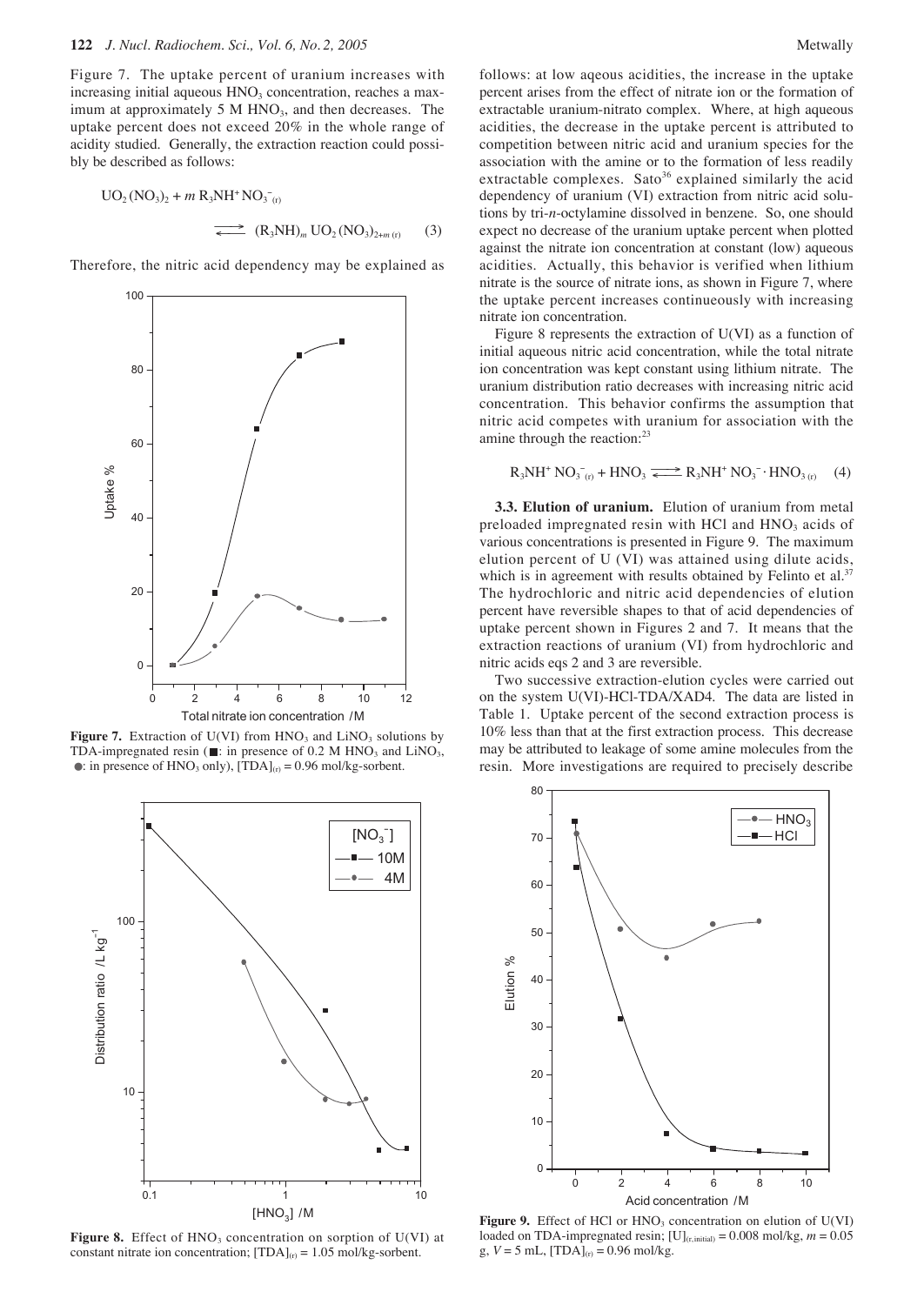**TABLE 1: Two Successive Extraction Elution Cycles of Uranyl Chloride from TDA-Impregnated Resin**

| <b>Extraction</b> processes<br>$[U]_{initial} = 10^{-4} M$<br>$[HC1] = 7 M$ |     | Uptake $\%$ Elution processes Elution $\%$<br>$[HC1] = 0.01 M$ |    |
|-----------------------------------------------------------------------------|-----|----------------------------------------------------------------|----|
| First extraction                                                            | 100 | First elution                                                  | 73 |
| Second extraction                                                           | 90  | Second elution                                                 | 70 |
| $[TDA] = 0.96$ mol/kg $m = 0.05$ g $V = 5$ mJ                               |     |                                                                |    |

 $[TDA]_{(r)} = 0.96$  mol/kg,  $m = 0.05$  g,  $V = 5$  mL.

this behavior and its effect on the stability of the amine impregnated resins.

**3.4. Extraction of thorium from chloride media.** The extraction of Th(IV),  $10^{-4}$  M, from hydrochloric acid solutions with TDA-impregnated resin was experimented. The uptake percent of thorium is negligible all over the studied range of HCl concentration, as observed in the solvent extraction with high molecular weight amines.<sup>38, 39</sup> This behavior was reasoned, since thorium (IV) does not form anionic complexes with the chloride ion.

**3.5. Extraction of thorium from nitrate media.** Based on preliminary experiments of nitrate ion concentration dependency, effect of contact time on sorption of  $\sim 10^{-4}$  M Th(IV), from nitrate media was studied at 6 M initial nitrate ion concentration. As Figure 10 indicates, equilibrium is attained after 24 hours. Therefore, a 24 hours extraction time was chosen for all the subsequent experiments.

Figure 11 represents the extraction of Th(IV) from aqueous solutions containing various concentrations of nitric acid. The uptake percent of thorium increases with increasing nitric acid concentration, reaching a maximum of ~25% at approximately 6 M HNO3 and then decreases. This behavior was observed for the extraction of Th(IV) with high molecular weight amines. $39,40$ and could be interpreted as follows: at low aqueous acidities the increase in the uptake percent arises from the effect of nitrate ion in the aqueous phase or the formation of extractable thorium nitrate complexes; while at high aqueous acidities the decrease in the uptake percent is attributed either to competition between nitric acid and thorium complexes for association with amine or to the formation of less readily extractable



**Figure 10.** Effect of contact time on sorption of Th(IV) from 6 M nitrate solution (0.2 M HNO<sub>3</sub> + 5.8 M LiNO<sub>3</sub>) with TDA-impregnated resin;  $[TDA]_{(r)}$ : in the unit of mol/kg.

thorium complexes. The results of the extraction of thorium from aqueous solutions containing 0.2 M nitric acid and lithium nitrate at various concentrations are shown in Figure 11. Replacement of nitric acid in the aqueous phase by lithium nitrate (except the amount of acid needed for the amine salt formation) checks the above mentioned decrease in the thorium percentage uptake at high aqueous acidities. The reason for this check may be the removal of nitric acid which competes with thorium complexes for association with the amine. On the other hand, when a part of nitric acid was replaced by lithium nitrate, thorium distribution ratio increased considerably, as shown in Figure 12. Thus at constant nitrate ion and TDA



**Figure 11.** Extraction of Th(IV) from  $HNO<sub>3</sub>$  and  $LiNO<sub>3</sub>$  solutions by TDA-impregnated resin ( $\blacksquare$ : in presence of 0.2 M HNO<sub>3</sub> and LiNO<sub>3</sub>, • : in presence of HNO<sub>3</sub> only);  $[TDA]_{(r)} = 0.96$  mol/kg.



**Figure 12.** Effect of  $HNO<sub>3</sub>$  concentration on distribution of Th(IV) at constant nitrate ion concentration;  $[TDA]_{(r)} = 0.96$  mol/kg.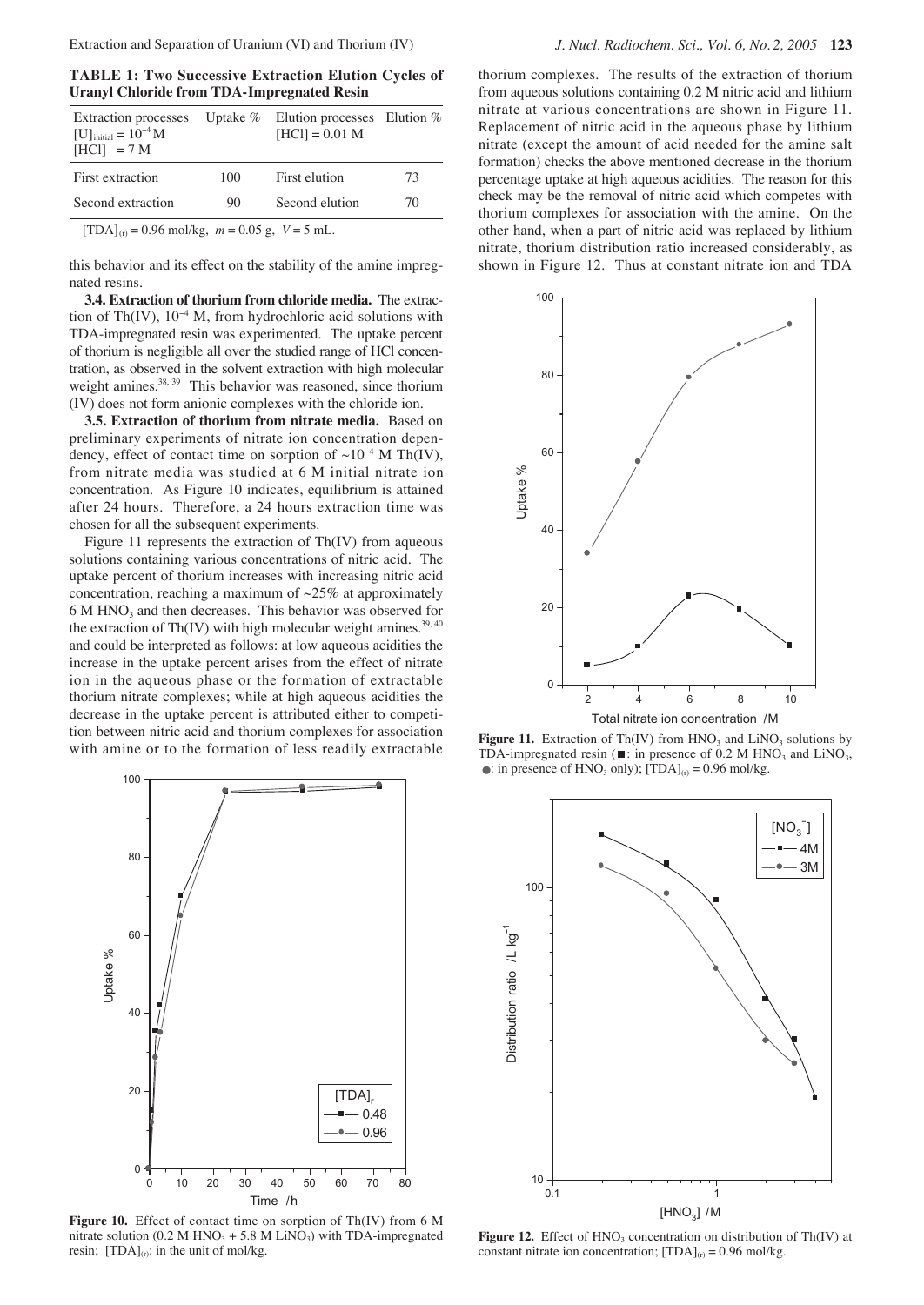concentrations, the distribution ratio decreases with increasing acidity. This phenomenon is also probably associated with the formation of the acid species  $R_3NHNO_3$  in the resin phase. A similar behavior was observed for solvent extraction of cerium  $(III)$  by TDA. $41$ 

The amine dependency of thorium (IV) extraction was studied at constant nitric acid and nitrate ion concentrations. As shown in Figure 13, thorium distribution ratio, *D*, increases slightly with increasing TDA concentration from 0.48 to 0.96 mol/kg followed by a steep increases till extraction of thorium becomes nearly qualitative. The amine dependency could not properly describe the present extraction equilibrium, probably



**Figure 13.** Effect of TDA concentration on extraction of Th(IV) from nitrate media  $(0.2 M HNO<sub>3</sub> + LiNO<sub>3</sub>)$ .



Figure 14. Effect of initial aqueous Th<sup>4+</sup> concentration on amount of  $Th^{4+}$  sorbed from 0.2 M HNO<sub>3</sub> + 5.8 M LiNO<sub>3</sub> solution with TDAimpregnated resin;  $[TDA]_{(r)}$ : in the unit of mol/kg.

due to complicating factors originating from blocking of resin pores<sup>8, 32</sup> by amine molecules, amine aggregates and amine metal complex mixed associates which may be formed in the resin phase.

Figure 14 represents thorium concentration of the resin phase as a function of initial aqueous thorium concentration. Sorption behavior represents a typical Langmiur isotherm. The amounts of Th (IV) sorbed by the resin increase with increasing aqueous thorium concentration and approaches limiting values of 0.05 and 0.07 mol/kg with sorbents of 0.96 and 1.32 mol/kg, respectively. The thorium to amine loading ratio is too small to reasonably indicate their stoichiometric ratio in the extracted species. The reason for this complication may be the existence of unavailable TDA molecules within the sorbent, which do not partricipate in the sorption reaction due to steric hindrance or occlusion. $8, 32$ 

**3.6. Elution of thorium (IV).** Figure 15 shows the effect of initial aqueous concentrations of HCl and  $HNO<sub>3</sub>$  on the percent of thorium eluted from TDA-impregnated resin preloaded with Th(IV). As would be expected, hydrochloric acid is much more efficient than nitric acid for thorium elution. The maximum elution percent attained with nitric acid was 66% using  $0.01$  M HNO<sub>3</sub>. Approximately the same elution percent was attained, when distilled water was used as an eluent. Quantitative recovery of thorium is possible only with dilute HCl solution.

The trend of nitric acid dependency of thorium elution, shown in Figure 15, is nearly the reverse of that of thorium extraction. (See Figure 11 which indicates that thorium extraction is a reversible process.) The successive extraction elution cycles were performed to study the regeneration of the TDAimpregnated resin after being loaded with thorium. The conditions and results obtained are given in Table 2. Results indicate that the extraction process is reversible and TDAimpregnated resin can be regenerated and reused efficiently.

**3.7. General application to metal separation.** The results obtained in the single metal experiments indicate that the extractabilities of uranium (VI) and thorium (IV) from nitric acid media are similarly low. On the other hand, U(VI) could be extracted quantitatively from HCl acid of concentration  $> 6$ M, whereas Th(IV) extraction is negligible in the whole range



Figure 15. Effect of HCl or HNO<sub>3</sub> concentration on elution of Th(IV) loaded on TDA-impregnated resin;  $[Th<sup>4+</sup>]_{(r,initial)} = 5 \times 10^{-3}$  mol/kg,  $m =$ 0.05 g,  $V = 5$  mL,  $[TDA]_{(r)} = 0.96$  mol/kg.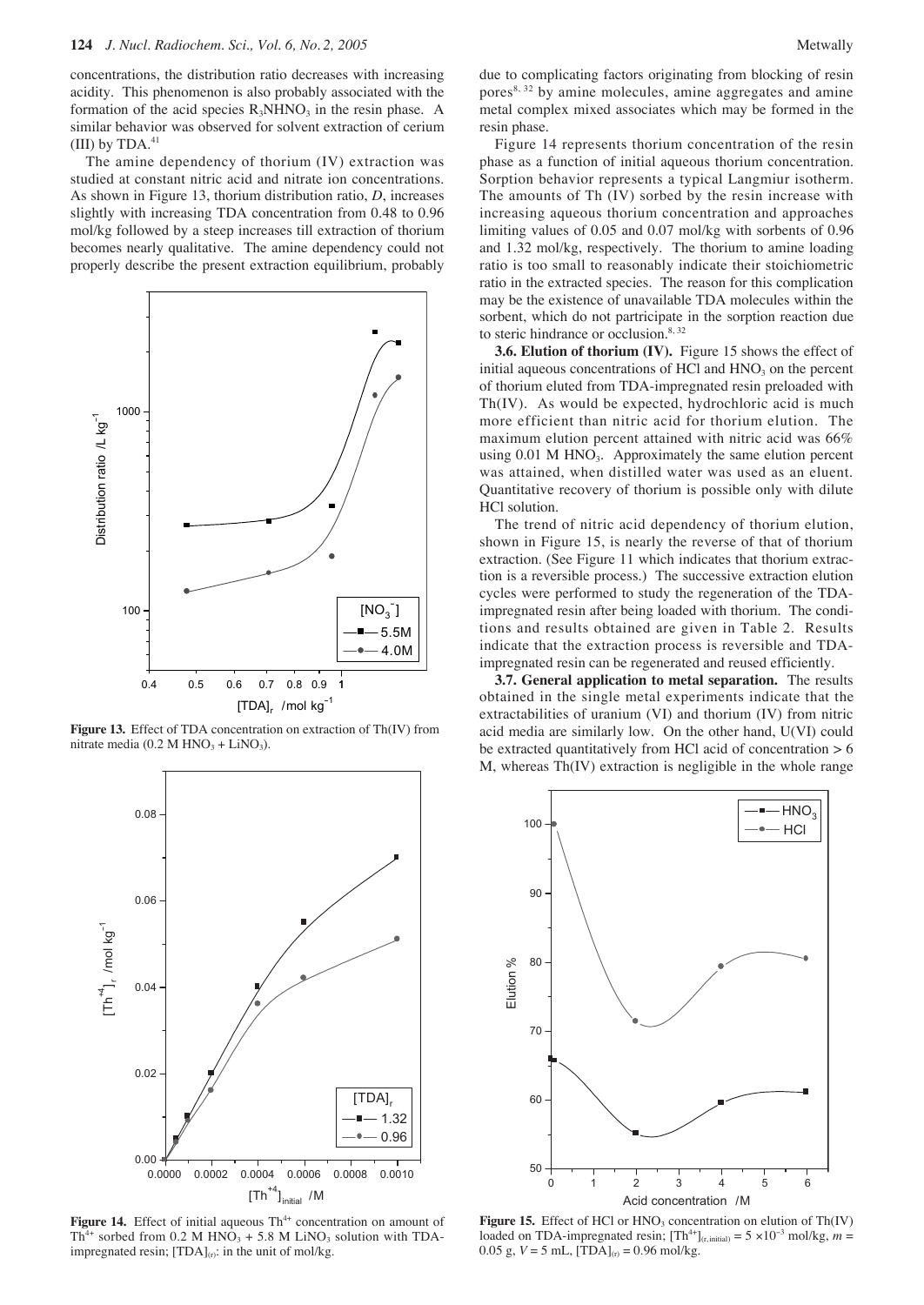**TABLE 2: Successive Extraction-Elution Cycles of Thorium (IV) Nitrate on TDA-Impregnated Resin**

| <b>Extraction</b> processes<br>$[Th]_{initial} = 10^{-4} M$<br>$[HNO_3] = 0.2 M$<br>$[LiNO_3] = 5.8 M$ | Uptake $%$ | Elution processes Elution $%$<br>using distilled<br>water |    |
|--------------------------------------------------------------------------------------------------------|------------|-----------------------------------------------------------|----|
| First extraction                                                                                       | 94         | First elution                                             | 66 |
| Second extraction                                                                                      | 95         | Second elution                                            | 73 |

 $[TDA]_{(r)} = 0.96$  mol/kg,  $m = 0.05$  g,  $V = 5$  mL.

studied of HCl concentration. This latter observation suggests the possibility of separating uranium and thorium from hydrochloric acid medium by TDA-impregnated resin. Therefore, solution mixture of  $\sim 10^{-4}$  M initial concentration of both U(VI) and Th(IV) cations were extracted with 0.96 mol/kg TDA-impregnated resin from HCl solution of various concentrations. Results obtained are shown in Table 3 which indicates that the two cations can be well separated from each other, especially at high HCl concentration where the uranium uptake percent is quantitative and thorium uptake is generally zero.

Available data are sufficient to suggest that separation of actinides and fission products can be at least as good in HCl-tri-alkyl amine system as in Purex.<sup>42</sup> Therefore, the HClimpregnated resin system was investigated for separation of uranium from some fission products and some related elements.

**TABLE 3: Separation of U(VI) and Th(IV) from HCl Solutions Using TDA-Impregnated Resin**

| [HC1], M | Uptake $\%$ of U(VI) | Uptake $%$ of Th(IV) |
|----------|----------------------|----------------------|
|          | 34                   | 1.6                  |
|          | 78                   | 0.5                  |
| 6        | 94                   | 0.0                  |
| 8        | 99                   | 0.0                  |
| 10       | 100                  | 0.0                  |

 $[TDA]_{(r)} = 0.96$  mol/kg,  $m = 0.05$  g,  $V = 5$  mL.



**Figure 16.** Sorption of U(VI), Eu(III), Cr(III), Zn(II), Co(II), and Cs(I) from HCl solutions by TDA-impregnated resin,  $[TDA]_{(r)} = 0.96$ mol/kg.



**Figure 17.** Flowsheet diagram for separation of U(VI), Eu(III), Cr(III), Co(II), Zn(II), and Cs(I).

A mixture solution of ~10<sup>-4</sup> M U(VI) and tracer Cs(I), Co(II),  $Zn(II)$ ,  $Cr(III)$ , and  $Eu(III)$  ions was extracted by 0.1 g of 0.96 mol/kg TDA-impregnated resin at various HCl acid concentrations. The results are shown in Figure 16. The extraction of the elements is approximately close to that predicted from known anionic chlorocomplexing studies.<sup>43</sup> The variations in the uptake percent of the investigated elements suggest several alternatives for their separation as groups and from each other. For example, uranium (VI) can be separated from Cs(I), Co(II), Cr(III), and Eu(III) by sorption onto TDA-impregnated resin at 4 M HCl and from Zn(II) by stripping into 1 M HCl. Also, Co(II) and Zn(II) can be well separated from each other at  $1-4$  M HCl. While,  $Zn(II)$  is almost quantitatively extracted by the TDA-impregnated resin, where Co(II) remains almost completely in the residual bulk solution. Figure 17 represents a flowsheet diagram for separation of U(VI), Eu(III), Cr(III), Co(II), Zn(II), and Cs(I). To be concluded that solvent extraction impregnated resin as a recent technique promises a wide applicability for separation and removal of different trace elements. Where U(VI) and Th(IV) are successfully extracted with great extent using tri-*n*-dodecylamine impregnated resin from aqueous media.

#### **REFERENCES**

- (1) A. Warshawsky, *Ion Exchange and Solvent Extraction* **8**, ed. J. A. Marinsky and Y. Marcus, Marcel Dekker, New York (1981), p229.
- (2)W. Faubel, *New Separation Chemistry Techniques for Radioactive Waste and Other Specific Applications,* ed. L. Cecille, M. Casarci, and L. Pietrelli*,* Elsevier, Amsterdam (1991), p73.
- (3) P. K. Mohapatra, S. Sriram, V. K. Manchanda, and L. P. Badheka, Sep. Sci. Technol. **35**, 39 (2000).
- (4) M. Yamaura and H. T. Matsuda, J. Radioanal. Nucl. Chem. **224**, 83 (1997).
- (5) D. Muraviev, Chimica Scripta*,* **29**, 9 (1989).
- (6)J. Shibata and S. Matsumoto, *Program and Abstracts of the International Rare Earths Conference*, Rare Earths'98, WA, Australia (1998), p67.
- (7)Z. Wang, G. Ma, and D. Li, Solvent Extr. Ion Exch. **16**, 813 (1998).
- (8) S. Akita, K. Hirano, Y. Ohashi, and H. Takeuchi, Solvent Extr. Ion Exch. **11**, 797 (1993).
- (9) M. Rovira, J. L. Cortina, J. Arnaldos, and A. M. Sastre, Solvent Extr. Ion Exch. **16**, 1279 (1998).